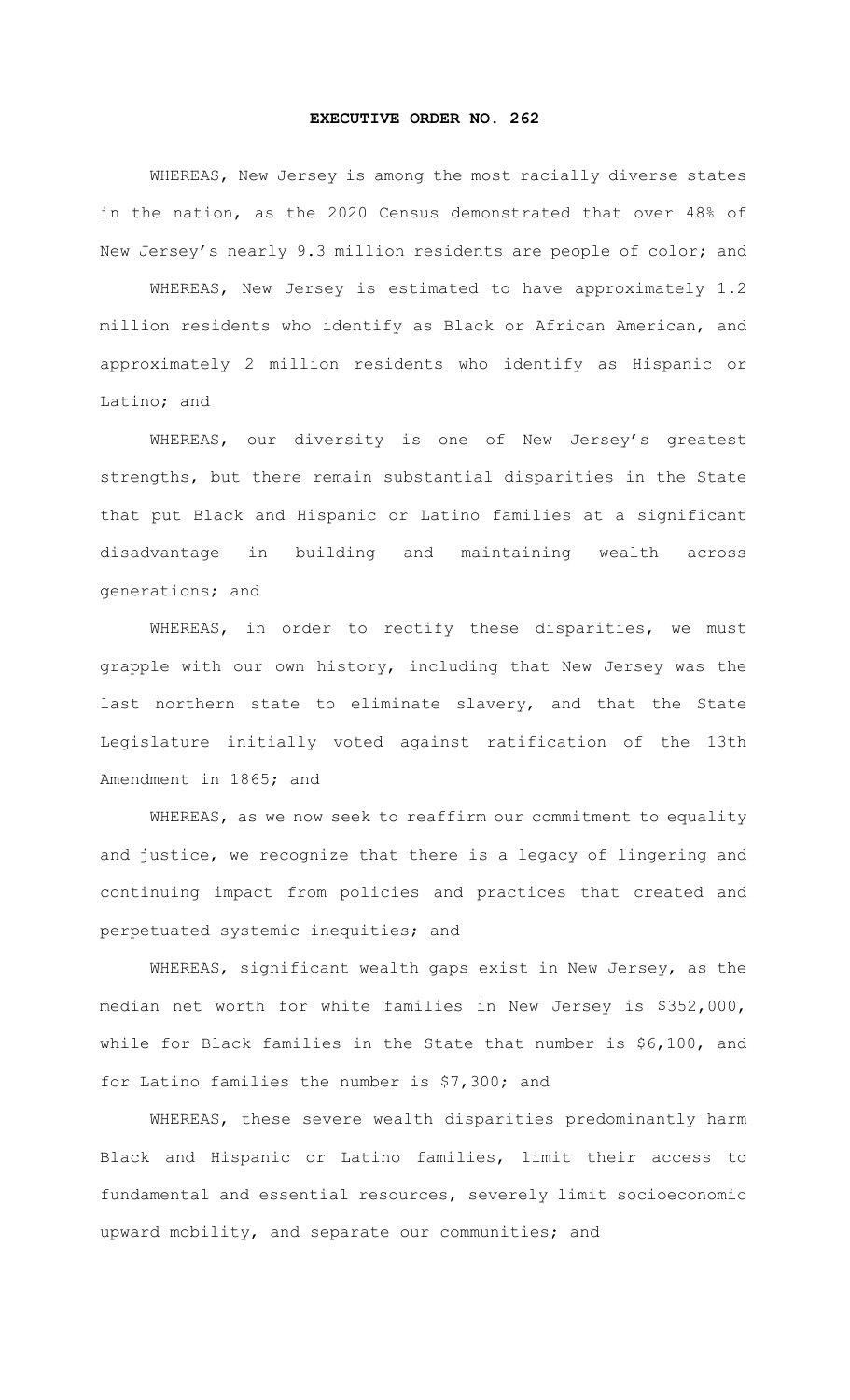WHEREAS, there are significant disparities in race and ethnicity with respect to households that are unbanked or underbanked, and a lack of access to or use of banking services stands in the way of building wealth; and

WHEREAS, good credit is critical to building wealth, but statistics around credit scores and debt starkly reflect and perpetuate wealth disparities in the State, as a study of Newark by the Urban Institute found that while the median credit score in white areas was 615, the median credit score in areas that were predominantly nonwhite was 567, and, as of 2018, the share of people in communities of color in New Jersey with debt in collections was 37%, while the share of people in majority-white communities with debt in collections was 18%; and

WHEREAS, homeownership both reflects and contributes to a household's wealth, but homeownership rates further reflect deeprooted disparities based on race and ethnicity in New Jersey and are the product of policies like redlining and restrictive covenants, as nearly 77% of white families in the State own their homes, while the same can be said for only 41% of Black families and 37% of Latino families; and

WHEREAS, entrenched disparities in the criminal justice system substantially limit the abilities of Black and Hispanic or Latino families and individuals to achieve financial success and build wealth, and as of 2016, Black people were incarcerated in New Jersey State prisons at a rate 12 times higher than white people, and Hispanic people were incarcerated at twice the rate of white people; and

WHEREAS, the possibility of racial and ethnic disparities, among other challenges, in New Jersey K-12 educational achievement and in obtaining college degrees potentially limit the ability to achieve future financial success; and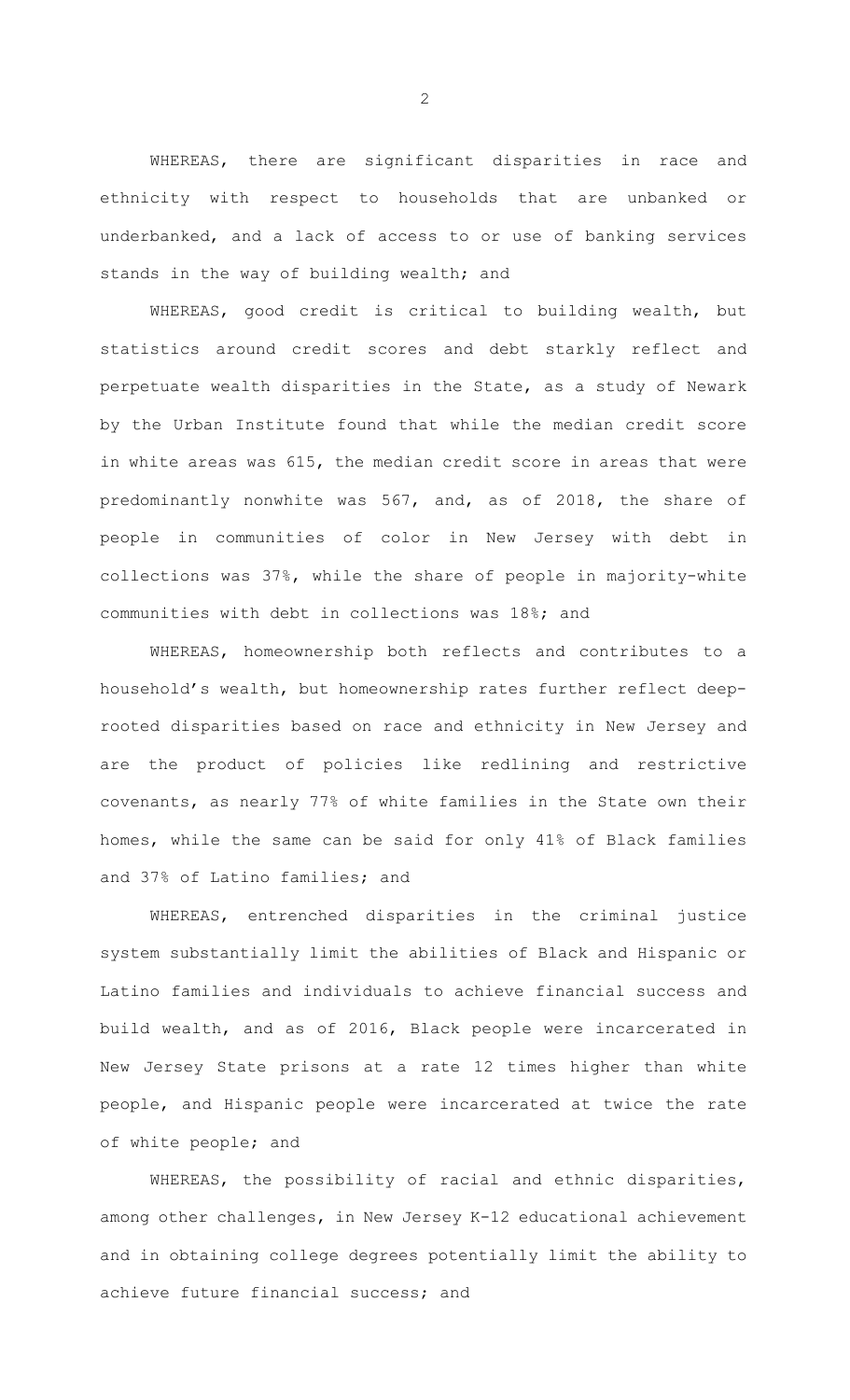WHEREAS, wealth is inextricably intertwined with health and access to health care, but the percentage of white New Jerseyans with health insurance outpaces the percentage of Black and Hispanic New Jerseyans with health insurance, and the lack of health insurance contributes directly to an increased likelihood of incurring medical debt and insurmountable expenses related to health care, creating another barrier to building wealth; and

WHEREAS, the Coronavirus disease 2019 ("COVID-19") pandemic exposed and exacerbated both the wealth and health gaps based on race and ethnicity, and for that reason earlier this year I signed Assembly Bill No. 4004 (Fifth Reprint), creating the COVID-19 Pandemic Task Force on Racial and Health Disparities, which will, among other things, study how and why the COVID-19 pandemic "has disproportionately affected the State's minority and vulnerable communities, and the short-term and long-term consequences of the pandemic on these communities," as well as make recommendations for reducing and eliminating disparities "among the various racial and ethnic populations within the State's minority and vulnerable communities with respect to health status, access to high-quality health care, and utilization of health care services"; and

WHEREAS, despite the State's complex history and the many causes of wealth gaps in New Jersey, there have always been activists, advocates, community leaders, faith leaders, scholars, students, and professionals, as well as elected officials at the State and local level, who have worked tirelessly to lay bare and counteract all of the contributors to the wealth gaps that have been in place for far too long; and

WHEREAS, our State will only be stronger when we work toward ensuring equity and justice in our economy; and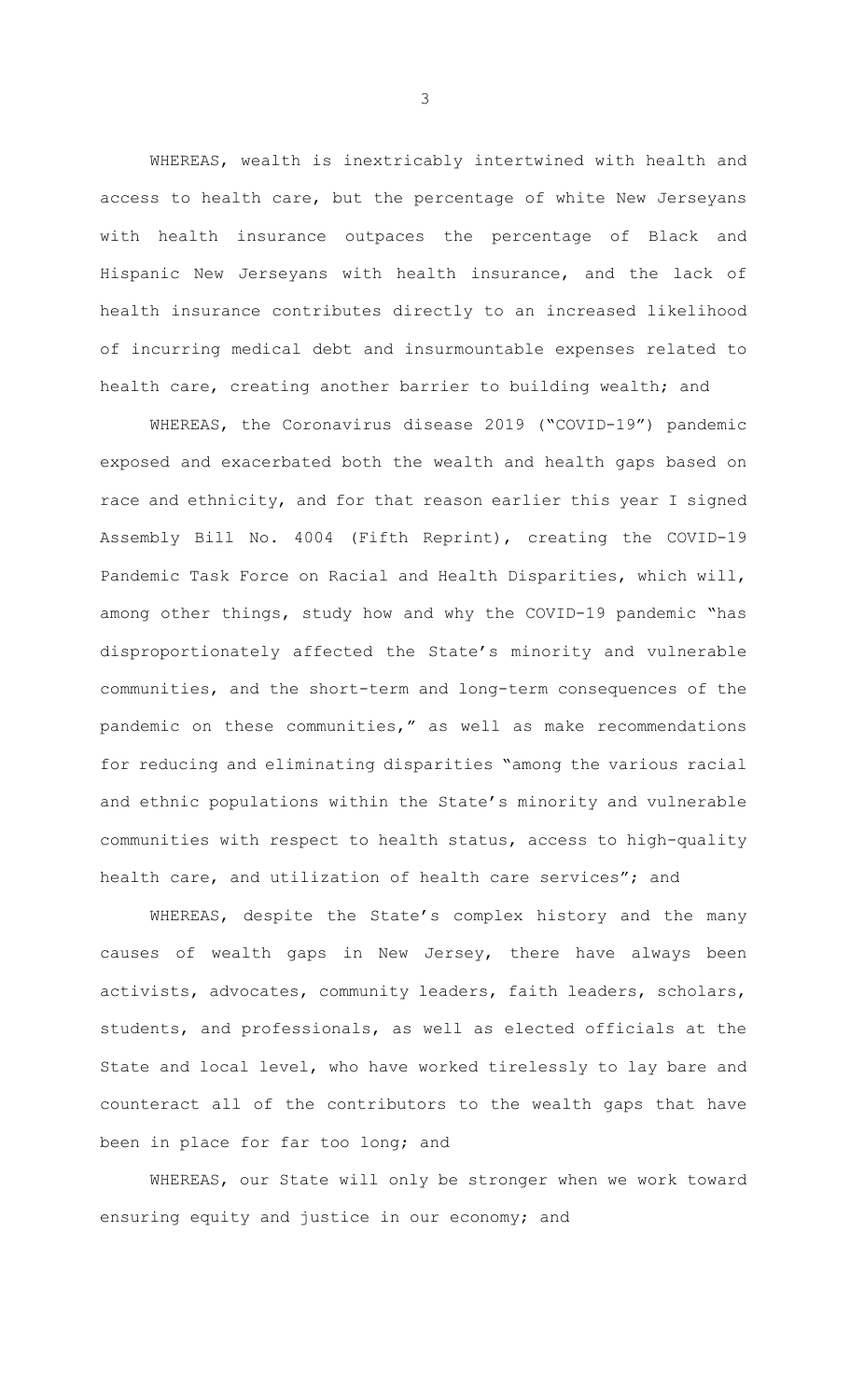WHEREAS, it will require sustained, collective action on the part of all of these leaders as well as the rest of the State to close these wealth gaps once and for all; and

WHEREAS, on June 18, 2021, I announced that I intended to create a task force focused on wealth disparities;

NOW, THEREFORE, I, PHILIP D. MURPHY, Governor of the State of New Jersey, by virtue of the authority vested in me by the Constitution and by the Statutes of this State, do hereby ORDER and DIRECT:

1. There is hereby established the Wealth Disparity Task Force (the "Task Force") to examine the causes of and remedies for the long-standing wealth disparities that affect Black and Hispanic or Latino New Jerseyans. The Task Force will be divided into five Working Groups, which collectively are charged with reviewing research, data, and analysis in order to provide a report and evidence-based recommendations to the Governor for remedying these long-standing wealth disparities, which may include recommendations for one or more future disparity studies.

2. The five Working Groups shall consist of the following:

a. Working Group on Economy, which shall be responsible for examining the many interwoven factors in the economy that contribute to the persistence of the racial and ethnic wealth gaps, including disparities affecting Black and Hispanic or Latino New Jerseyans in income levels, unemployment, business ownership, and access to quality banking, credit, and financial services, and for developing recommendations to address these issues;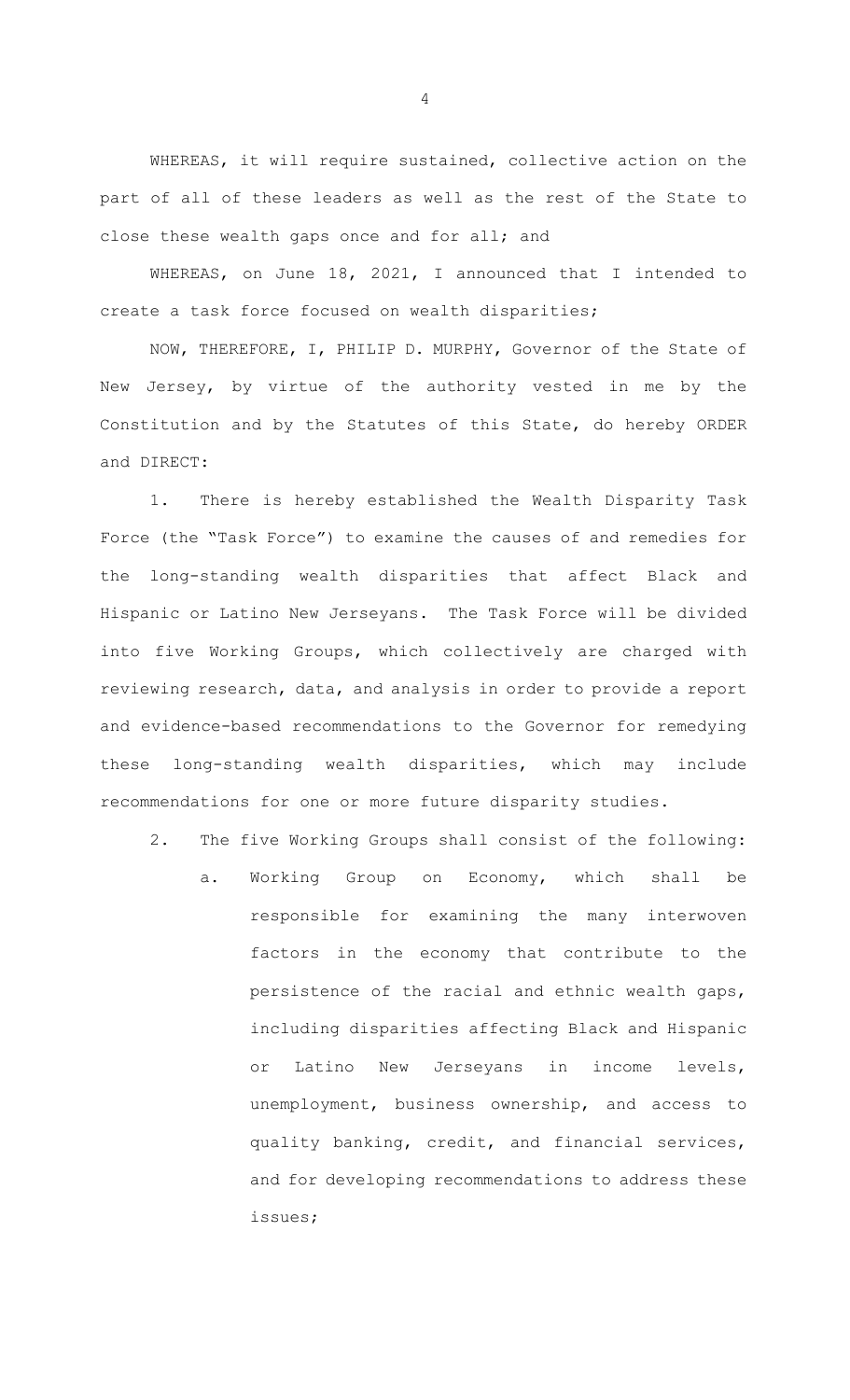- b. Working Group on Housing, which shall be responsible for analyzing the root causes and short-term and long-term consequences of the substantial differences in homeownership rates and access to stable housing for Black and Hispanic or Latino families as compared to white families, the ways in which renting as opposed to owning a home limits a household's ability to build wealth, and proposing solutions to ensure equal opportunity to own or rent a home and build wealth whether or not the household has access to home equity;
- c. Working Group on Criminal Justice, which shall be responsible for identifying disparities in the criminal justice system with respect to the Black and Hispanic or Latino populations, researching the ways in which release from incarceration and a criminal record inhibits a person's ability to find a home and maintain a steady living, identifying unnecessary barriers to successful reentry, and suggesting ways that New Jersey should be supporting returning residents as they attempt to build wealth and stability;
- d. Working Group on Education, which shall be responsible for examining potential disparities both inside and outside the classroom and how such disparities may lay the groundwork for perpetuating the racial and ethnic wealth gaps from a young age, and for identifying innovative solutions and interventions at all grade levels and in higher education to make sure Black and Hispanic or Latino students are set up for success; and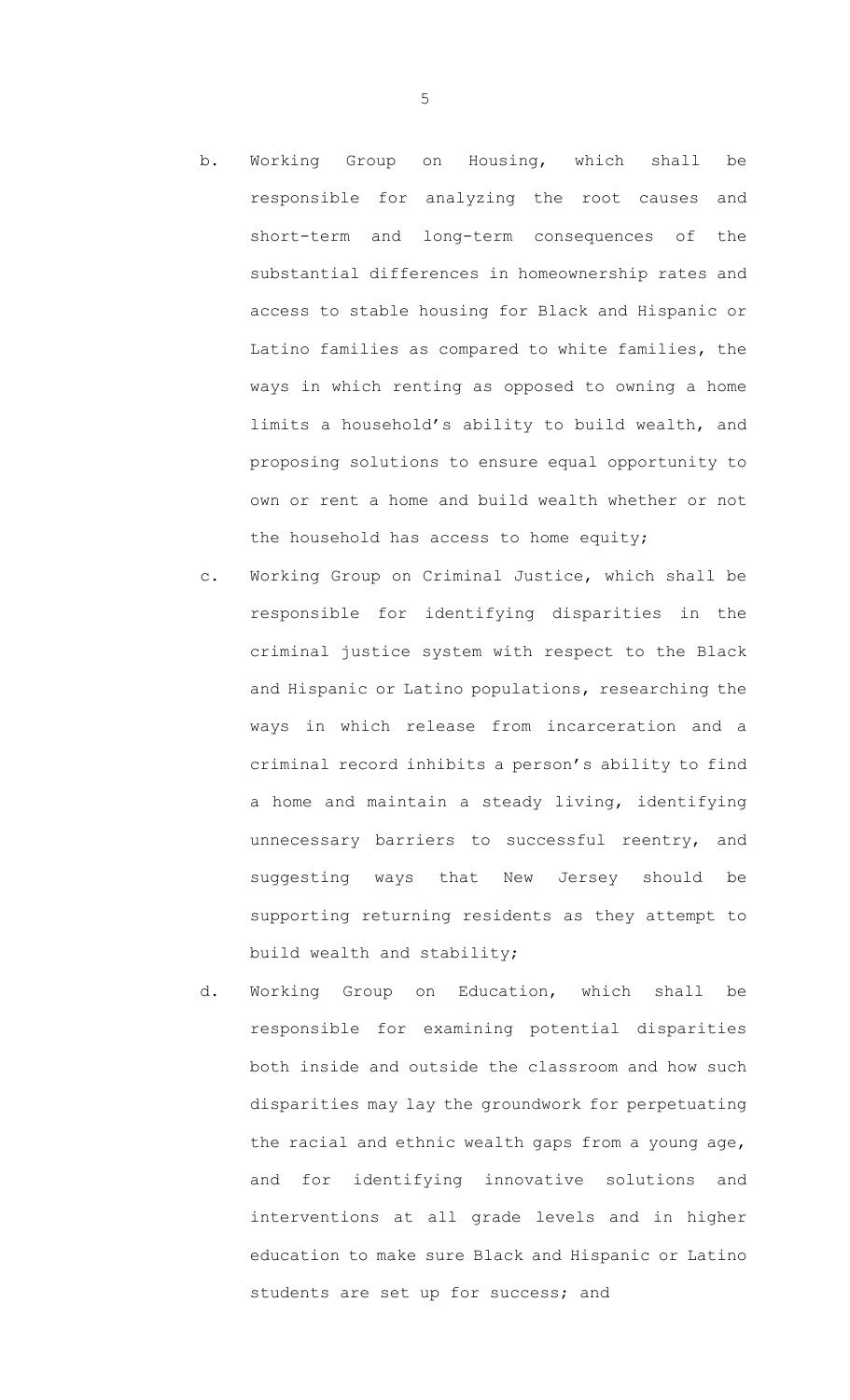e. Working Group on Health, which shall be responsible for exploring the links between health and access to health care, on the one hand, and wealth, on the other, for developing strategies to ensure that racial or ethnic disparities do not lead to the failure to receive medical treatment because of a lack of health insurance or because of the cost of health care and that medical bills do not interfere with a family's ability to build and maintain wealth, and coordinating with the COVID-19 Pandemic Task Force on Racial and Health Disparities where appropriate.

3. The Task Force shall be led by four chairpersons, who shall be the Lieutenant Governor in her capacity as Commissioner of the Department of Community Affairs, the Commissioner of the Department of Banking and Insurance, the President of Rutgers University, and the President and Chief Executive Officer of the Council of New Jersey Grantmakers. The four chairpersons shall participate on a steering committee which shall also include the Commissioner of the Department of Health, the Commissioner of the Department of Labor and Workforce Development, the Commissioner of the Department of Education, the Attorney General, the Secretary of Higher Education, the Chief Executive Officer of the Economic Development Authority, the Director of the Division on Civil Rights, the Chief Policy Advisor to the Governor, or their designees, and any additional members who shall be appointed by and serve at the pleasure of the Governor, and who may include additional government officials, academic researchers, and faith and community leaders.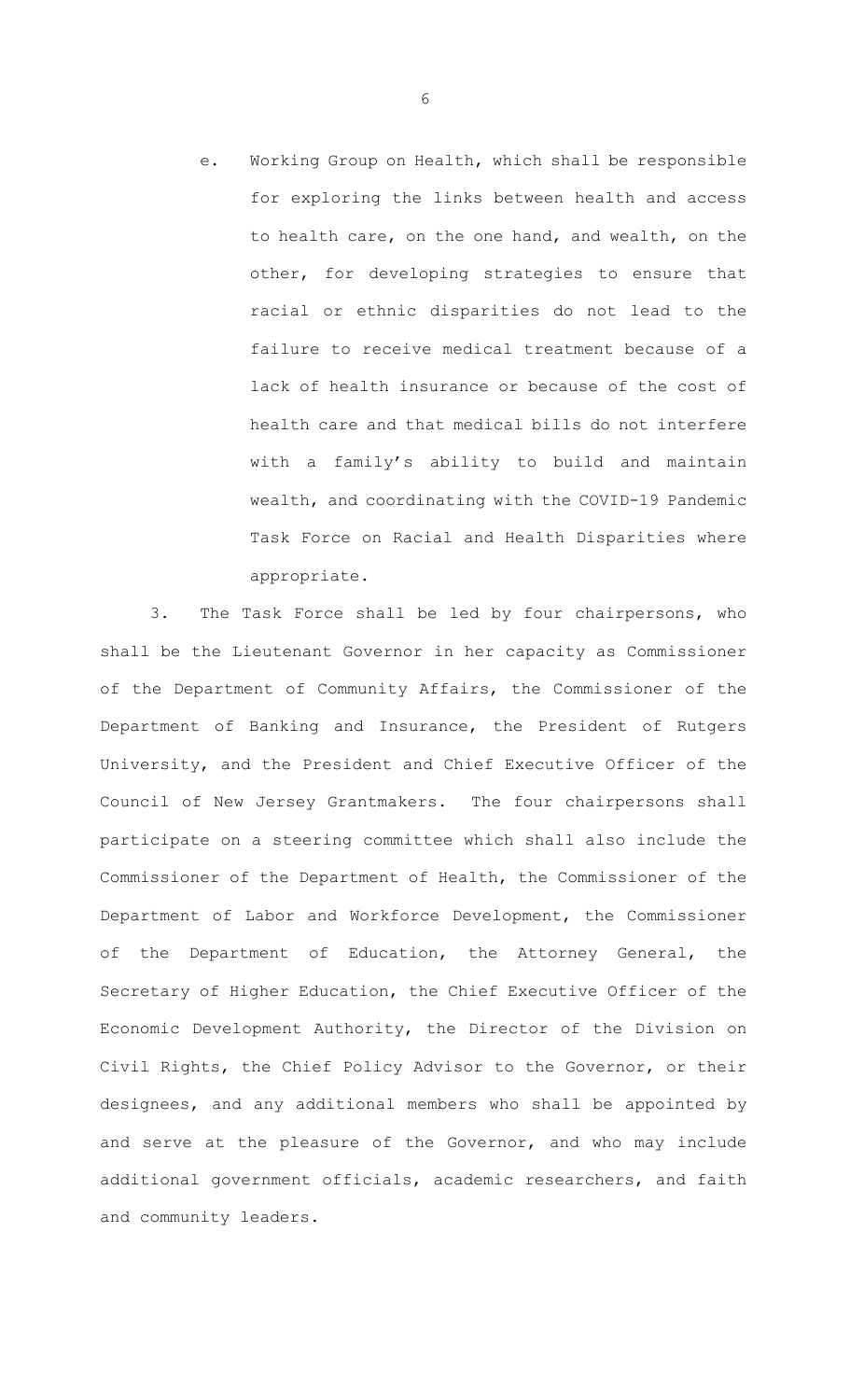4. The Governor shall designate at least two co-leads of each Working Group, who shall be selected from among the members of the steering committee.

5. The Governor may, as determined to be appropriate, appoint additional members, and may designate these additional members to serve on any of the Working Groups or as generalists to serve as members of the Task Force as a whole. These additional members shall also serve at the pleasure of the Governor. All members of the Task Force shall serve without compensation.

6. The Task Force shall organize as soon as practicable after the appointment of its members, and the Working Groups shall convene at least as often as requested by the Governor or chairpersons.

7. Each Working Group shall issue a report with its recommendations to the Task Force on a date to be determined by the co-chairs. The co-chairs shall then submit a final comprehensive report to the Governor no later than 18 months after the effective date of this Order. The report shall be made available to the Legislature and the public at the same time.

8. The Task Force shall expire upon submission of its final report.

9. The co-chairs of the Task Force are authorized to call upon any Executive Branch department or agency to supply it with information or other assistance available to such agency as the Task Force determines to be necessary to discharge its duties under this Order. Each Task Force department and agency is hereby required, to the extent not inconsistent with law, to cooperate fully with the Task Force and to furnish such assistance on as timely a basis as is necessary to accomplish the purpose of this Order. The Task Force may consult with experts and other knowledgeable individuals in the public or private sector on any